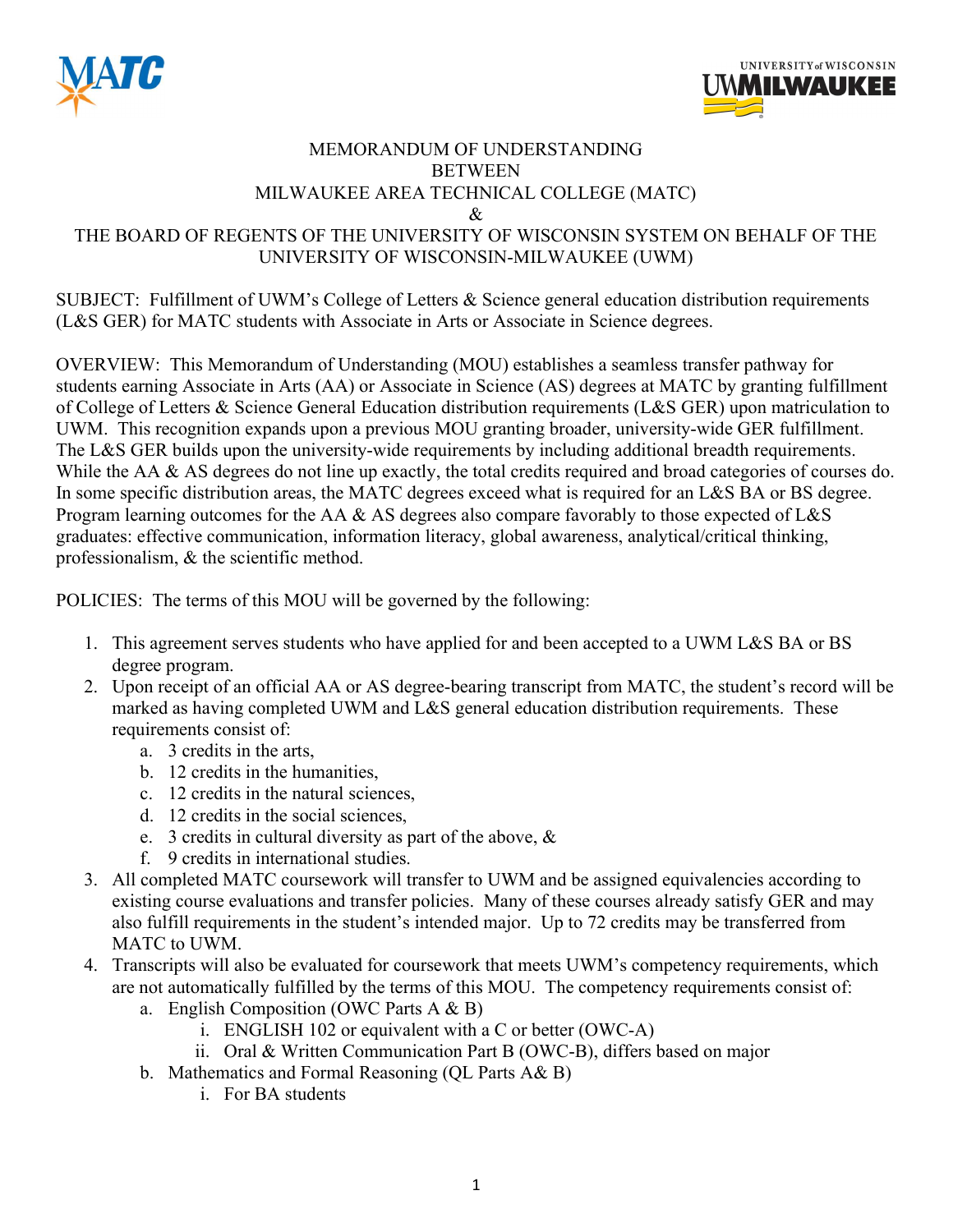- 1. Quantitative Literacy Part A (QL-A)
- 2. Complete one additional math course from approved list
- ii. For BS students
	- 1. Complete one course in calculus (MATH 211, 213, 221, or 231)
	- 2. Complete one additional course from approved list
- c. Foreign Language
	- i. For BA students
		- 1. Through the  $4<sup>th</sup>$  semester of one language or
		- 2. Through the  $3<sup>rd</sup>$  semester of one language and the  $2<sup>nd</sup>$  semester of an additional language
	- ii. For BS students
		- 1. Through the  $2<sup>nd</sup>$  semester of one language
- 5. A list of approved MATC courses that meet UWM OWC & QL is provided in Appendix A. Note: Some majors require specific courses to meet OWCB and/or QLB requirements. Before taking a course at MATC to satisfy one of these competencies, students should consult with a UWM advisor for recommendations based on intended major/program.
- 6. To ensure even more seamless transfer, MATC and UWM have established Pre-Majors as part of the AA/AS. These Pre-Majors provide a guided pathway from associate to baccalaureate degree for identified majors within UWM.
- 7. Depending on major/program, students may be required to take some lower-division, foundational or prerequisite coursework after transfer that also happens to satisfy GER distribution requirements. Careful academic planning and consultation with advising staff at both institutions is advised prior to course registration at MATC in order to minimize redundant coursework.
- 8. This MOU may be terminated by request of either party with 180-day advance notice. Any students admitted to UWM during the 180-day grace period will have their degrees recognized and credits transferred in keeping with the agreement.
- 9. MATC and UWM will make the terms of this MOU public and may develop marketing materials for its promotion. Each institution will provide advising as appropriate to interested students regarding this agreement. The two institutions agree to provide information necessary to aid in the successful transfer of these students and their academic credits.
- 10. Both institutions reserve the right to review and approve marketing materials created for the promotion of this MOU and will adhere to stated standards for the use of their respective names and logos. Furthermore, each institution assumes responsibility for communicating and marketing this agreement to its student population. Links to this agreement may be provided and should be maintained regularly, with notification to the other institution.

## APPROVALS:

The Board of Regents of the University of Wisconsin System on behalf of the University of Wisconsin-Milwaukee Milwaukee Milwaukee Area Technical College

#### Signatures on file.

Johannes Britz, Ph.D., Date Mohammad Dakwar, Ed.D., Date Provost/Vice Chancellor of Academic Affairs Vice President of Learning

 $\mathcal{L}_\mathcal{L} = \{ \mathcal{L}_\mathcal{L} = \{ \mathcal{L}_\mathcal{L} = \{ \mathcal{L}_\mathcal{L} = \{ \mathcal{L}_\mathcal{L} = \{ \mathcal{L}_\mathcal{L} = \{ \mathcal{L}_\mathcal{L} = \{ \mathcal{L}_\mathcal{L} = \{ \mathcal{L}_\mathcal{L} = \{ \mathcal{L}_\mathcal{L} = \{ \mathcal{L}_\mathcal{L} = \{ \mathcal{L}_\mathcal{L} = \{ \mathcal{L}_\mathcal{L} = \{ \mathcal{L}_\mathcal{L} = \{ \mathcal{L}_\mathcal{$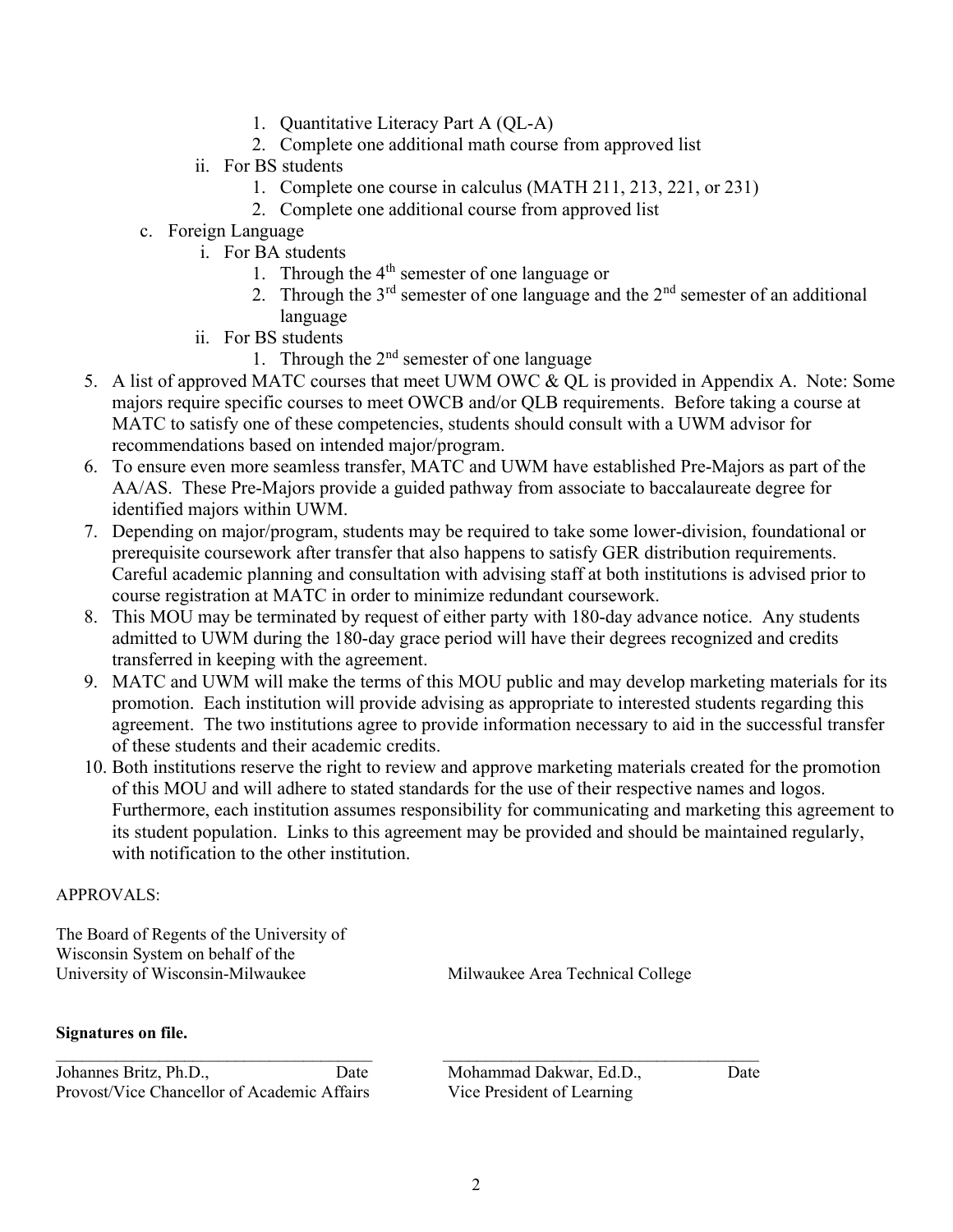# APPENDIX A

## UWM GER COMPETENCY REQUIREMENTS

| OWC-A (BA/BS) | $0 - 3$ | 1. C or higher in ENGLISH 102 or equivalent                                    |
|---------------|---------|--------------------------------------------------------------------------------|
|               |         | 2. An appropriate score on the English Placement Test                          |
| OWC-B (BA/BS) |         | An approved advanced course with a significant written or oral                 |
|               |         | communication component.                                                       |
| $QL-A (BA)$   | $0 - 3$ | 1. C or higher on approved math coursework at UWM or in transfer               |
|               |         | 2. Score of 30 or higher on the Mathematics Placement Test                     |
|               |         |                                                                                |
| $QL-A(BS)$    | $4 - 5$ | 1. Calculus                                                                    |
| $QL-B$        |         | An approved course as determined by the major. QL Part B courses make          |
|               |         | significant use of quantitative tools in the context of other course material. |

#### MATC Course Options

The following list can be consulted to find MATC courses that meet UWM L&S OWC & QL requirements. Talk to advisor before registration to ensure coursework is appropriate for your intended degree.

OWC-A:

ENG-202 English 2

OWC-B:

QL-A (BA):

MATH-197 College Algebra & Trig w/ Apps MATH-200 Intermediate Algebra MATH-201 College Algebra

 $QL-A(BS)$ :

MATH-211 Surv in Calc & Analytic Geometry MATH-231 Analytic Geometry & Calculus 1

QL-B:

BADM-104 Business Statistics MATH-189 Introductory Statistics MATH-198 Calculus MATH-205 Finite Mathematics

ENG-197 Technical Reporting ENG-208 Technical Communications

MATH-206 Contemporary Applications of Math MATH-230 College Algebra & Trig MATH-275 Math Exploration for Elem Tchrs 1

MATH-211 Survey in Calc & Analytic Geometry MATH-231 Analytic Geometry & Calculus 1 MATH-260 Basic Statistics MATH-276 Math Exploration for Elem Tchrs 2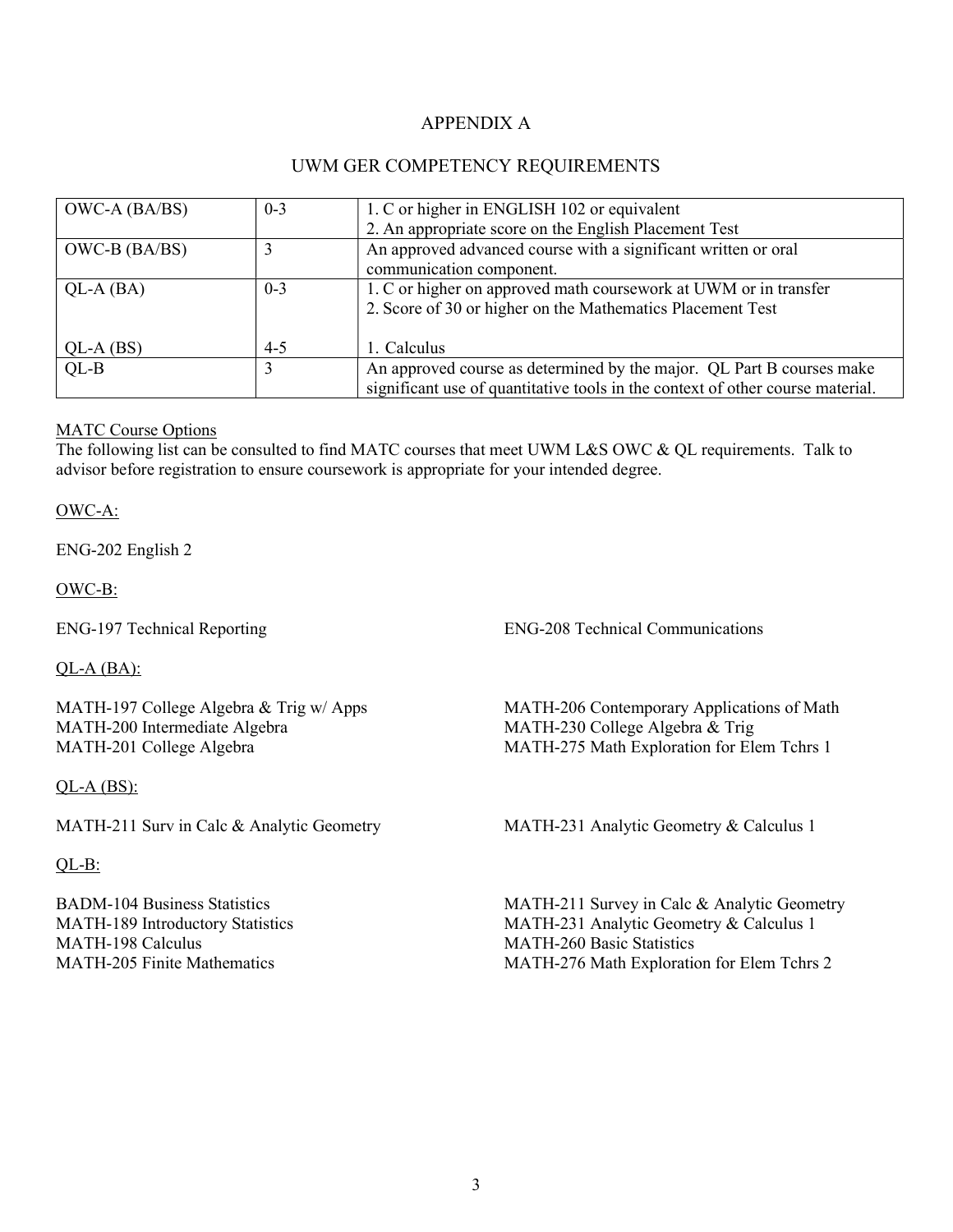



MATC—General Education Pathway AA Art: Pre-Major to UWM—College of Letters & Science BA Art History

In keeping with the preceding MOU, the transfer pathway below details how a specific pre-major at MATC will apply to a related bachelor's degree at UWM. Although the Art: Pre-Major is intended to provide a strong academic foundation for continued study in a parallel discipline, transfer students are not required to major in Art History at UWM. Identified course equivalencies may be applied to other UWM majors or degrees. Students interested in transferring are encouraged to contact academic advisors in L&S with specific questions:  $let\text{-}sci@uum.edu$ .

| <b>Bach Degree Requirement</b>        | <b>MATC Coursework</b>         | Cr                                                                                    | <b>UWM Coursework</b>                                                                        | Cr |  |  |
|---------------------------------------|--------------------------------|---------------------------------------------------------------------------------------|----------------------------------------------------------------------------------------------|----|--|--|
| <b>GER Requirements</b>               |                                |                                                                                       |                                                                                              |    |  |  |
| English Comp/OWC-Part A               | $ENG-201$ (prereq) & ENG-202   | 6                                                                                     | <b>ENGLISH 101 &amp; 102</b>                                                                 |    |  |  |
| Oral and Written Comm-Part B          |                                |                                                                                       | Course from OWC-B list                                                                       | 3  |  |  |
| Math & Formal Reasoning 1             | <b>MATH-200</b>                | $\overline{4}$                                                                        | <b>MATH 105</b>                                                                              |    |  |  |
| Math & Formal Reasoning 2             |                                |                                                                                       | Course from QL-B list                                                                        | 3  |  |  |
| Foreign Language                      | First semester FLANG           | 4                                                                                     | Through 4 <sup>th</sup> semester of one foreign                                              | 10 |  |  |
|                                       |                                |                                                                                       | language or two languages through 3rd<br>& $2nd$ semesters, respectively                     |    |  |  |
| Art (3 credits)                       |                                |                                                                                       |                                                                                              |    |  |  |
| Humanities (12 credits)               |                                |                                                                                       | University GER Distribution and L&S Breadth Requirements are met by successful completion of |    |  |  |
| Natural Science (12 credits)          |                                | MATC's AA Art: Pre-Major liberal arts degree. Consult Transferology or TED to see how |                                                                                              |    |  |  |
| Social Science (12 credits)           |                                |                                                                                       | MATC gen ed courses not listed here transfer to UWM. These courses may also be applied to    |    |  |  |
| <b>Cultural Diversity</b>             |                                |                                                                                       | requirements for a second major, minor, or certificate program.                              |    |  |  |
| <b>International Requirement</b>      |                                |                                                                                       |                                                                                              |    |  |  |
| <b>Art History Major Requirements</b> |                                |                                                                                       |                                                                                              |    |  |  |
| Ancient & Medieval Art & Arch         | <b>ART-203</b>                 | 3                                                                                     | <b>ARTHIST 101</b>                                                                           |    |  |  |
| Renaissance to Modern Art/Arch        | <b>ART-202</b>                 | 3                                                                                     | <b>ARTHIST 102</b>                                                                           |    |  |  |
| African or Asian Art History          |                                |                                                                                       | ARTHIST 104 or 105                                                                           | 3  |  |  |
| Art History Distribution Reqs         |                                |                                                                                       | Various-at least 12 cr. 300-lvl                                                              | 15 |  |  |
| Art History Elective                  |                                |                                                                                       | Various-any level                                                                            | 3  |  |  |
| Colloquium Method & Theory            |                                |                                                                                       | ARHIST 501                                                                                   | 3  |  |  |
| <b>Other Credits</b>                  |                                |                                                                                       |                                                                                              |    |  |  |
|                                       | MATC general education courses | 40                                                                                    |                                                                                              |    |  |  |
|                                       |                                |                                                                                       | Remaining UWM credits                                                                        | 20 |  |  |
| <b>TOTAL CREDITS</b>                  |                                | 60                                                                                    |                                                                                              | 60 |  |  |

- BA Art—in Peck School of the Arts
- BFA Art—in Peck School of the Arts
- BFA Art Education—in Peck School of the Arts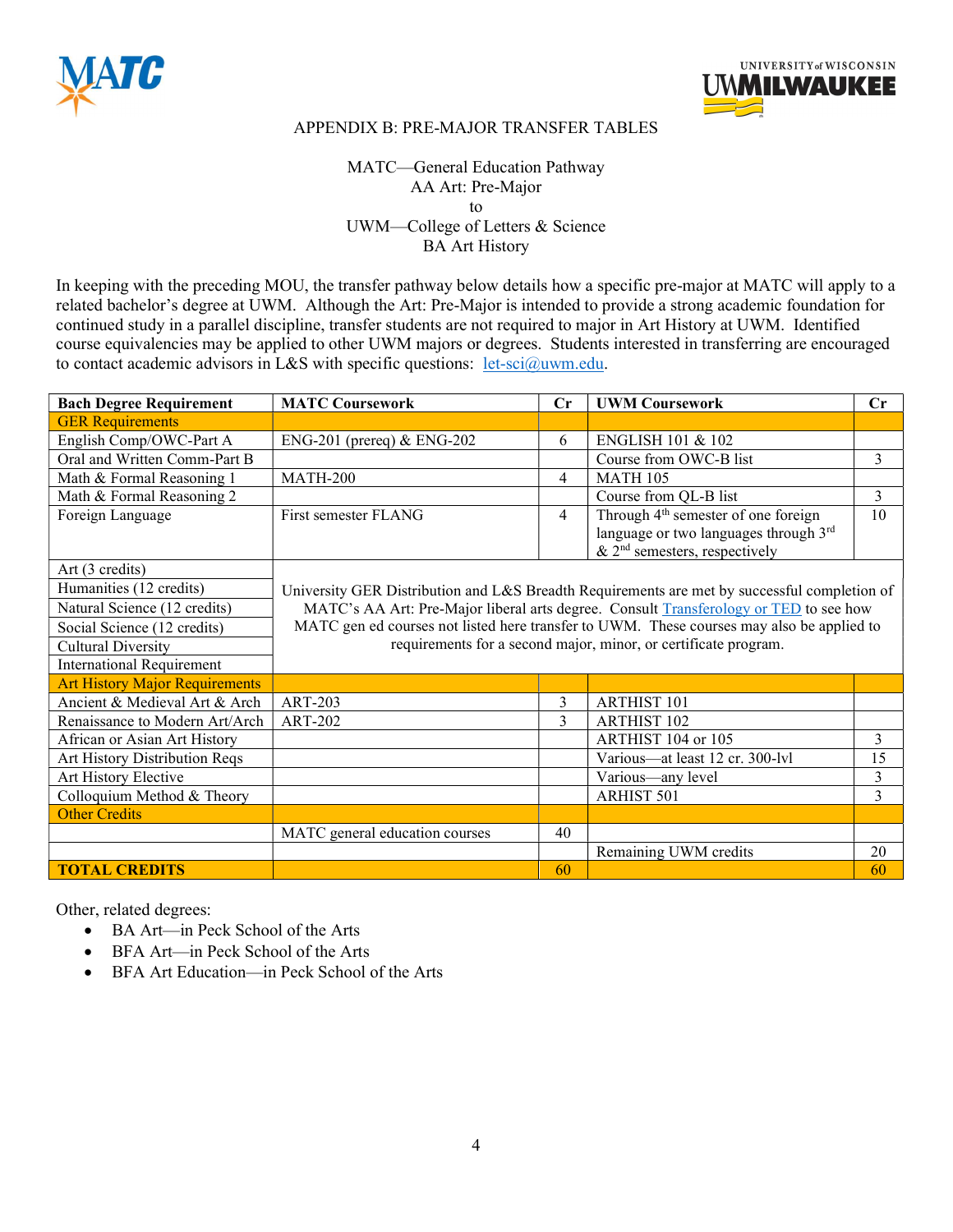



MATC—General Education Pathway AA Art: Pre-Major to UWM—Peck School of the Arts BA Art

In keeping with the preceding MOU, the transfer pathway below details how a specific pre-major at MATC will apply to a related bachelor's degree at UWM. Although the Art: Pre-Major is intended to provide a strong academic foundation for continued study in a parallel discipline, transfer students are not required to major in Art at UWM. Identified course equivalencies may be applied to other UWM majors or degrees. Students interested in transferring are encouraged to contact academic advisors in Peck with specific questions: psoa-advising@uwm.edu.

| <b>Bach Degree Requirement</b>   | <b>MATC Coursework</b>           | Cr             | <b>UWM Coursework</b>                                                                            | Cr                                            |
|----------------------------------|----------------------------------|----------------|--------------------------------------------------------------------------------------------------|-----------------------------------------------|
| <b>Gen Ed Requirements (GER)</b> |                                  |                |                                                                                                  |                                               |
| English Comp/OWC-Part A          | ENG-201 (prereq) & ENG-202       | 6              | <b>ENGLISH 101 &amp; 102</b>                                                                     |                                               |
| Oral and Written Comm-Part B     |                                  |                | Met by course in major                                                                           | $\mathord{\hspace{1pt}\text{--}\hspace{1pt}}$ |
| Math & Formal Reasoning 1        | <b>MATH-200</b>                  | $\overline{4}$ | <b>MATH 105</b>                                                                                  |                                               |
| Math & Formal Reasoning 2        |                                  |                | Met by course in major                                                                           | $- -$                                         |
| Foreign Language                 | First semester FLANG             | $\overline{4}$ | Through 2 <sup>nd</sup> semester of one foreign                                                  | $\overline{4}$                                |
|                                  |                                  |                | language                                                                                         |                                               |
| Art (3 credits)                  |                                  |                | University GER Distribution Requirements are met by successful completion of MATC's AA           |                                               |
| Natural Science (6 credits)      |                                  |                | Art: Pre-Major liberal arts degree. Consult Transferology or TED to see how MATC gen ed          |                                               |
| Social Science (6 credits)       |                                  |                | courses not listed here transfer to UWM. These courses may also be applied to requirements for a |                                               |
| <b>Cultural Diversity</b>        |                                  |                | second major, minor, or certificate program.                                                     |                                               |
| <b>Art History Requirements</b>  |                                  |                |                                                                                                  |                                               |
| Art History (6 credits)          | ART-203 & 202                    | 6              | <b>ARTHIST 101 &amp; 102</b>                                                                     |                                               |
| Advanced Art History (6 credits) |                                  |                | Various course options                                                                           | 6                                             |
| First-Year Art Program           |                                  |                |                                                                                                  |                                               |
| Drawing I                        | ART-204 (w/ successful portfolio | 3              | <b>ART 101</b>                                                                                   |                                               |
|                                  | review)                          |                |                                                                                                  |                                               |
| Art Survey                       | <b>ART-201</b>                   | 3              | <b>ART 106</b>                                                                                   |                                               |
| 2D Concepts                      |                                  |                | <b>ART 108</b>                                                                                   | 3                                             |
| 3D Concepts                      |                                  |                | <b>ART 109</b>                                                                                   | 3                                             |
| Digital Arts                     |                                  |                | <b>ART 118</b>                                                                                   | 3                                             |
| <b>Major Requirements</b>        |                                  |                |                                                                                                  |                                               |
| 200-Level Studios                |                                  |                | Various course options                                                                           | 6                                             |
| <b>Studio Concentration</b>      |                                  |                | Various course options                                                                           | 12                                            |
| <b>Critical Thinking</b>         |                                  |                | ART 309 & 509                                                                                    | 6                                             |
| <b>Professional Practices</b>    |                                  |                | ART 505 & 604                                                                                    | 6                                             |
| <b>Peck Electives</b>            |                                  |                |                                                                                                  |                                               |
| Arts outside of Art (9 credits)  |                                  |                | Various course options                                                                           | 9                                             |
| Elective in Art (3 credits)      |                                  |                | Various course options                                                                           | $\overline{3}$                                |
| <b>Other Credits</b>             |                                  |                |                                                                                                  |                                               |
|                                  | MATC general education courses   | 34             |                                                                                                  |                                               |
| <b>TOTAL CREDITS</b>             |                                  | 60             |                                                                                                  | 61                                            |

Other, related degrees:

- BA Art History—in College of Letters & Sci
- BFA Art Education—in Peck School of the Art

BFA Art—in Peck School of the Arts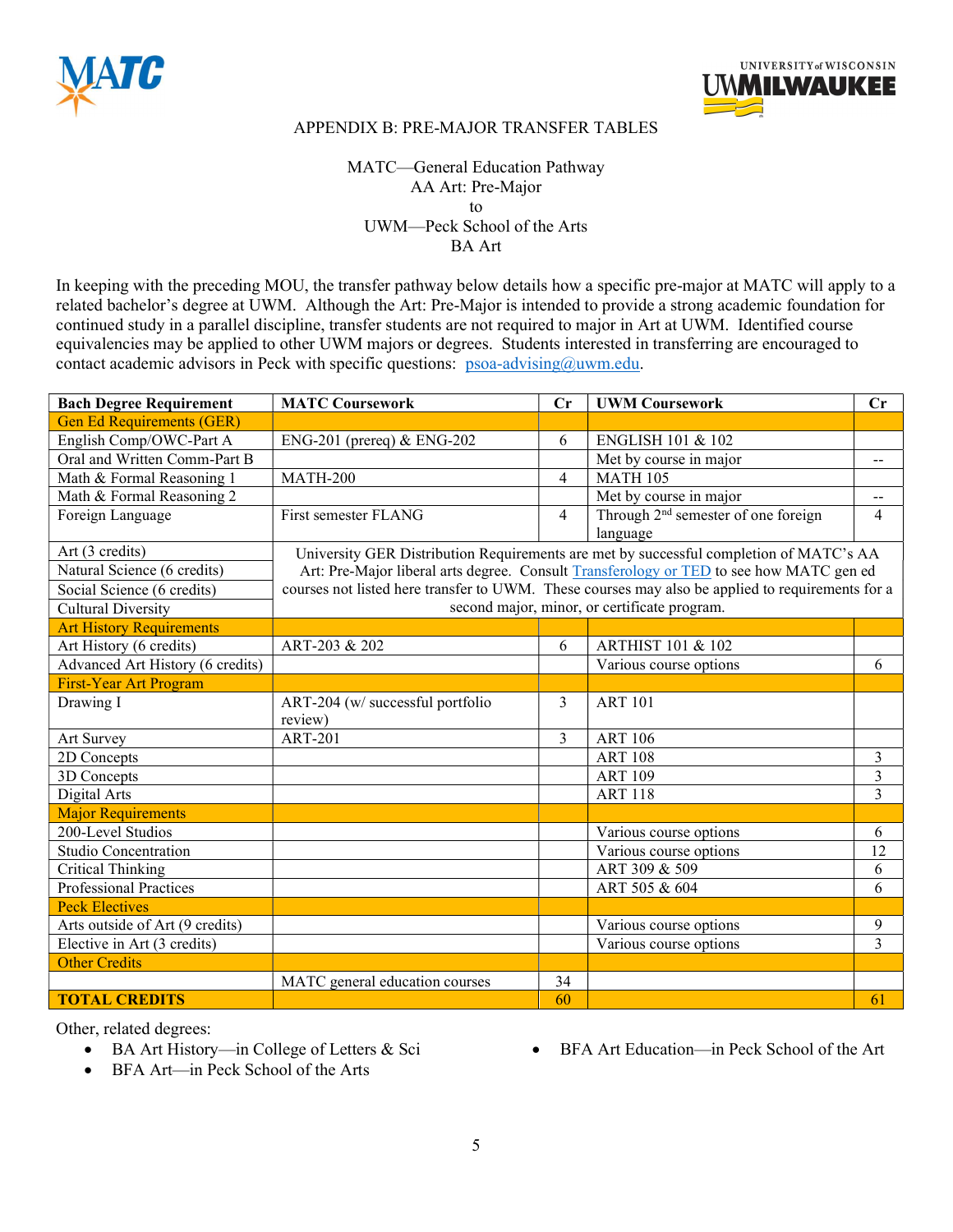



MATC—General Education Pathway AS Chemical Technology: Pre-Major to UWM—College of Letters & Science BS Chemistry

In keeping with the preceding MOU, the transfer pathway below details how a specific pre-major at MATC will apply to a related bachelor's degree at UWM. Although the Chemical Technology: Pre-Major is intended to provide a strong academic foundation for continued study in a parallel discipline, transfer students are not required to major in Chemistry at UWM. Identified course equivalencies may be applied to other L&S majors or UWM degrees. Students interested in transferring are encouraged to contact academic advisors in L&S with specific questions: let-sci@uwm.edu.

| <b>Bach Degree Requirement</b>      | <b>MATC Coursework</b>         | $\mathbf{C}$ r | <b>UWM Coursework</b>                                                                        | $\mathbf{C}$ r |
|-------------------------------------|--------------------------------|----------------|----------------------------------------------------------------------------------------------|----------------|
| <b>GER Requirements</b>             |                                |                |                                                                                              |                |
| English Comp/OWC-Part A             | $ENG-201$ (prereq) & ENG-202   | 6              | ENGLISH 101 & 102                                                                            |                |
| Oral and Written Comm-Part B        |                                |                | Course from OWC-B list                                                                       | 3              |
| Math & Formal Reasoning 1           | <b>MATH-231</b>                | 5              | <b>MATH 231</b>                                                                              |                |
| Math & Formal Reasoning 2           |                                |                | Fulfilled by calculus in major                                                               |                |
| Foreign Language                    | First semester FLANG           | 4              | Through 2 <sup>nd</sup> semester of one foreign                                              | $\overline{4}$ |
|                                     |                                |                | language                                                                                     |                |
| Art (3 credits)                     |                                |                |                                                                                              |                |
| Humanities (12 credits)             |                                |                | University GER Distribution and L&S Breadth Requirements are met by successful completion of |                |
| Natural Science (12 credits)        |                                |                | MATC's AS Chemical Technology: Pre-Major liberal arts degree. Consult Transferology or TED   |                |
| Social Science (12 credits)         |                                |                | to see how MATC gen ed courses not listed here transfer to UWM. These courses may also be    |                |
| <b>Cultural Diversity</b>           |                                |                | applied to requirements for a second major, minor, or certificate program.                   |                |
| <b>International Requirement</b>    |                                |                |                                                                                              |                |
| <b>Chemistry Major Requirements</b> |                                |                |                                                                                              |                |
| Gen Chem & Gen Chem &               | CHEM-211 & 212                 | 10             | CHEM 102 & 104                                                                               |                |
| Qualitative Analysis                |                                |                |                                                                                              |                |
| Elem Quantitative Analysis          | <b>CHEM-215</b>                | 5              | CHEM 221                                                                                     |                |
| Intro to Inorganic Chemistry        |                                |                | <b>CHEM 311</b>                                                                              | 3              |
| Organic Chem & Org Chem Lab         | CHEM-217 & 219                 | 5              | CHEM 343 & 344                                                                               |                |
| Organic Chemistry                   |                                |                | CHEM 345                                                                                     | 3              |
| <b>Instrumental Analysis</b>        |                                |                | <b>CHEM 524</b>                                                                              | $\overline{3}$ |
| Physical Chemistry I                |                                |                | <b>CHEM 561</b>                                                                              | 3              |
| Physical Chemistry II               |                                |                | <b>CHEM 562</b>                                                                              | 3              |
| Physical Chemistry Lab              |                                |                | <b>CHEM 563</b>                                                                              | $\overline{2}$ |
| Adv Chem Lab I or II                |                                |                | CHEM 582 or 584                                                                              | $\overline{2}$ |
| Intro Biochem or Inorganic          |                                |                | CHEM 501 or 511                                                                              | 3              |
| Chem                                |                                |                |                                                                                              |                |
| Senior Research or Thesis           |                                |                | CHEM 691 or 692                                                                              | $\overline{4}$ |
| Calculus Sequence                   | MATH-231 (see GER)             |                | MATH 232 & 233                                                                               | 8              |
| Physics I & II                      |                                |                | PHYSICS 209, 214, 210, & 215 or                                                              | 10             |
|                                     |                                |                | PHYSICS 219 & 220                                                                            |                |
| <b>Other Credits</b>                |                                |                |                                                                                              |                |
|                                     | MATC general education courses | 25             |                                                                                              |                |
|                                     |                                |                | Remaining UWM credits                                                                        | 9              |
| <b>TOTAL CREDITS</b>                |                                | 60             |                                                                                              | 60             |

- 
- BA Chemistry **BA/BS** Biochemistry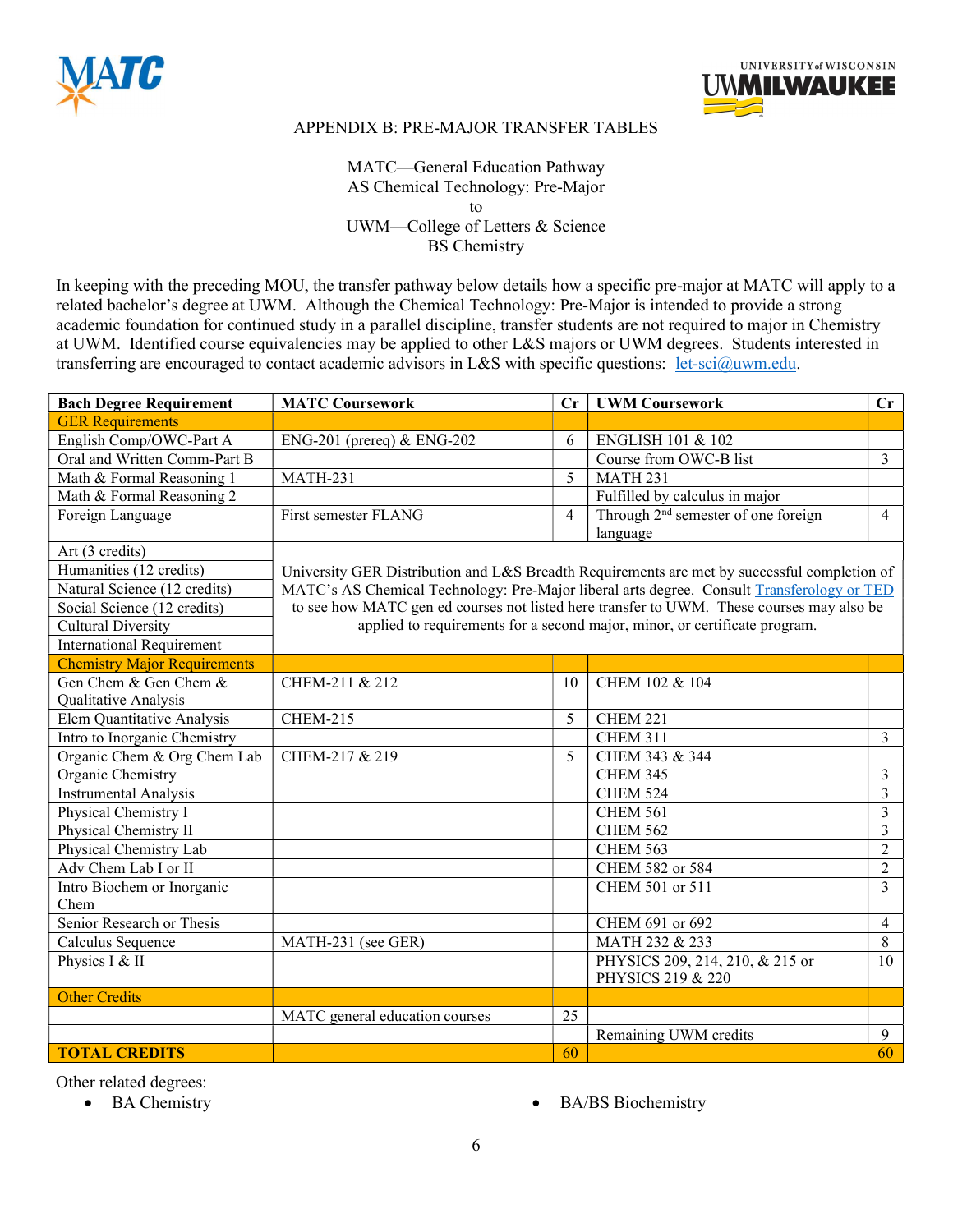



MATC—General Education Pathway AA Communication: Pre-Major to UWM—College of Letters & Science BA Communication

In keeping with the preceding MOU, the transfer pathway below details how a specific pre-major at MATC will apply to a related bachelor's degree at UWM. Although the Communication: Pre-Major is intended to provide a strong academic foundation for continued study in a parallel discipline, transfer students are not required to major in Communication at UWM. Identified course equivalencies may be applied to other L&S majors or UWM degrees. Students interested in transferring are encouraged to contact academic advisors in L&S with specific questions: let-sci@uwm.edu.

| <b>Bach Degree Requirement</b>      | <b>MATC Coursework</b>         | Cr             | <b>UWM Coursework</b>                                                                        | Cr |
|-------------------------------------|--------------------------------|----------------|----------------------------------------------------------------------------------------------|----|
| <b>GER Requirements</b>             |                                |                |                                                                                              |    |
| English Comp/OWC-Part A             | $ENG-201$ (prereq) & $ENG-202$ | 6              | <b>ENGLISH 101 &amp; 102</b>                                                                 |    |
| Oral and Written Comm-Part B        |                                |                | COMMUN 335 OR 370 (see major)                                                                |    |
| Math & Formal Reasoning 1           | <b>MATH-200</b>                | $\overline{4}$ | <b>MATH 105</b>                                                                              |    |
| Math & Formal Reasoning 2           |                                |                | Math course from QL-B list                                                                   | 3  |
| Foreign Language                    | First semester FLANG           | $\overline{4}$ | Through 4 <sup>th</sup> semester of one foreign                                              | 10 |
|                                     |                                |                | language or two languages through $3^{\text{rd}}$ &                                          |    |
|                                     |                                |                | 2 <sup>nd</sup> semesters, respectively                                                      |    |
| Art (3 credits)                     |                                |                |                                                                                              |    |
| Humanities (12 credits)             |                                |                | University GER Distribution and L&S Breadth Requirements are met by successful completion of |    |
| Natural Science (12 credits)        |                                |                | MATC's AA Communication: Pre-Major liberal arts degree. Consult Transferology or TED to      |    |
| Social Science (12 credits)         |                                |                | see how MATC gen ed courses not listed here transfer to UWM. These courses may also be       |    |
| <b>Cultural Diversity</b>           |                                |                | applied to requirements for a second major, minor, or certificate program.                   |    |
| <b>International Requirement</b>    |                                |                |                                                                                              |    |
| <b>Chemistry Major Requirements</b> |                                |                |                                                                                              |    |
| Intro Interpersonal Comm            | SPEECH-203                     | 3              | <b>COMMUN 101</b>                                                                            |    |
| Public Speaking                     | SPEECH-201                     | 3              | <b>COMMUN 103</b>                                                                            |    |
| Business & Professional Comm        | SPEECH-209                     | $\mathcal{E}$  | <b>COMMUN 105</b>                                                                            |    |
| Analysis or Research course         |                                |                | COMMUN 335, 370 (meet OWC-B) or                                                              | 3  |
|                                     |                                |                | <b>COMMUN 372</b>                                                                            |    |
| Electives                           | SPEECH-206                     | 3              |                                                                                              |    |
|                                     | SPEECH-210                     | 3              |                                                                                              |    |
|                                     |                                |                | Various                                                                                      | 18 |
| <b>Other Credits</b>                |                                |                |                                                                                              |    |
|                                     | MATC general education courses | 31             |                                                                                              |    |
|                                     |                                |                | Remaining UWM credits                                                                        | 26 |
| <b>TOTAL CREDITS</b>                |                                | 60             |                                                                                              | 60 |

Other related degrees:

BA Journalism, Advertising, and Media Studies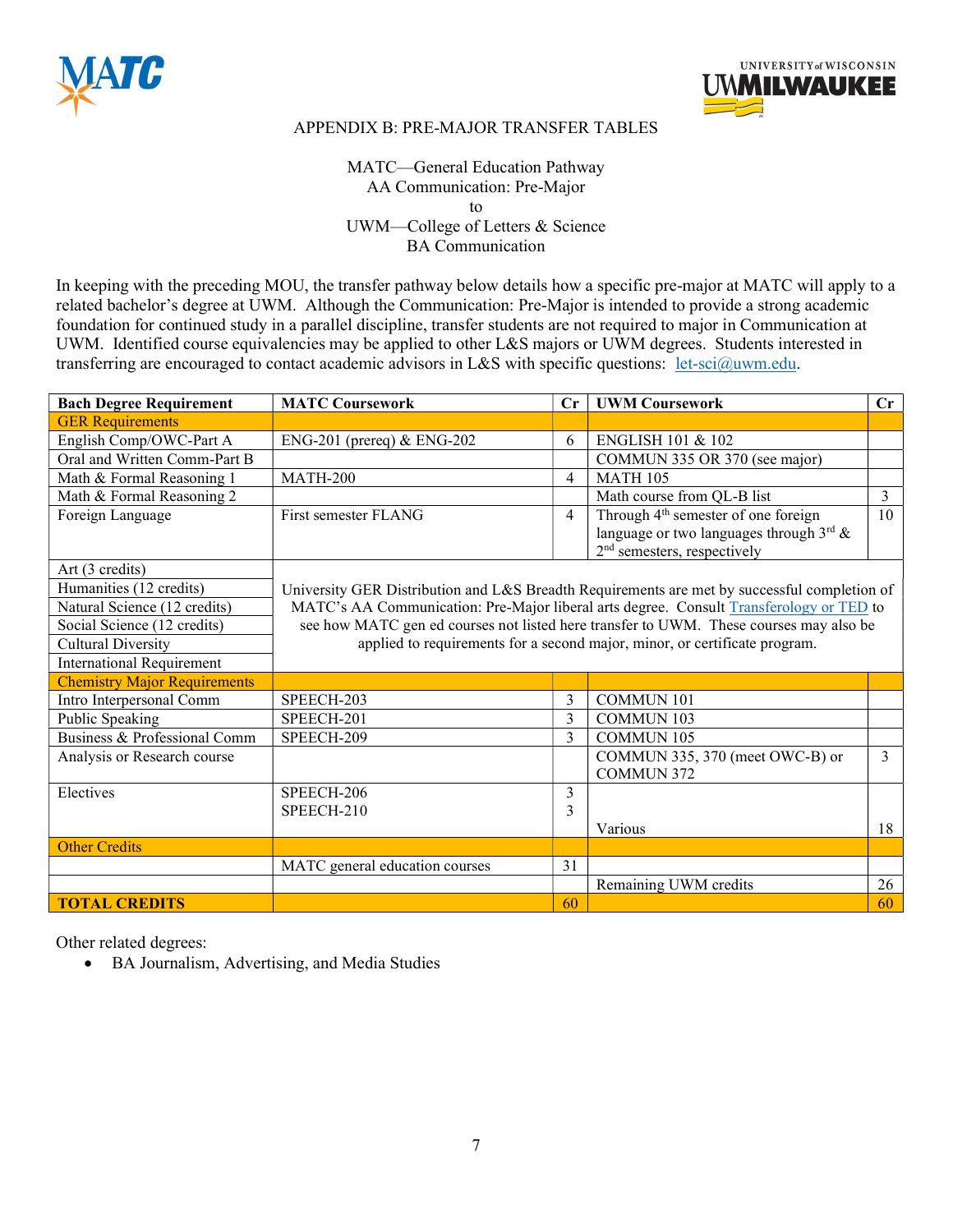



## MATC—General Education Pathway AA Community Engagement: Pre-Major to UWM—College of Letters & Science BA Sociology

In keeping with the preceding MOU, the transfer pathway below details how a specific pre-major at MATC will apply to a related bachelor's degree at UWM. Although the Community Engagement: Pre-Major is intended to provide a strong academic foundation for continued study in a parallel discipline, transfer students are not required to major in Sociology at UWM. Identified course equivalencies may be applied to other L&S majors or UWM degrees. Students interested in transferring are encouraged to contact academic advisors in L&S with specific questions: let-sci@uwm.edu.

| <b>Bach Degree Requirement</b>      | <b>MATC Coursework</b>            | $\mathbf{C}$ r | <b>UWM Coursework</b>                                                                                                                             | Cr |
|-------------------------------------|-----------------------------------|----------------|---------------------------------------------------------------------------------------------------------------------------------------------------|----|
| <b>GER Requirements</b>             |                                   |                |                                                                                                                                                   |    |
| English Comp/OWC-Part A             | $ENG-201$ (prereq) & $ENG-202$    | 6              | <b>ENGLISH 101 &amp; 102</b>                                                                                                                      |    |
| Oral and Written Comm-Part B        | <b>ENG-208</b>                    | 3              | ENGLISH 206 or other-consult advisor                                                                                                              |    |
| Math & Formal Reasoning 1           | <b>MATH-200</b>                   | $\overline{4}$ | <b>MATH 105</b>                                                                                                                                   |    |
| Math & Formal Reasoning 2           | Met by major coursework           |                | Can be met by major coursework                                                                                                                    |    |
| Foreign Language                    | First semester FLANG              | 4              | Through 4 <sup>th</sup> semester of one foreign<br>language or two languages through $3^{\text{rd}}$ &<br>2 <sup>nd</sup> semesters, respectively | 10 |
| Art (3 credits)                     |                                   |                |                                                                                                                                                   |    |
| Humanities (12 credits)             |                                   |                | University GER Distribution and L&S Breadth Requirements are met by successful completion of                                                      |    |
| Natural Science (12 credits)        |                                   |                | MATC's AA Community Engagement: Pre-Major liberal arts degree. Consult Transferology or                                                           |    |
| Social Science (12 credits)         |                                   |                | TED to see how MATC gen ed courses not listed here transfer to UWM. These courses may also                                                        |    |
| <b>Cultural Diversity</b>           |                                   |                | be applied to requirements for a second major, minor, or certificate program.                                                                     |    |
| <b>International Requirement</b>    |                                   |                |                                                                                                                                                   |    |
| <b>Sociology Major Requirements</b> |                                   |                |                                                                                                                                                   |    |
| Intro to Statistical Thinking in    | <b>MATH-260</b>                   | 3              | MTHSTAT 215 or                                                                                                                                    |    |
| Sociology/M&FR 2                    |                                   |                | SOCIOL 261 (if taken at UWM)                                                                                                                      |    |
| Research Methods in Sociology       |                                   |                | SOCIOL 361                                                                                                                                        | 3  |
| Social Theory                       |                                   |                | SOCIOL 375                                                                                                                                        | 3  |
| Additional Requirements: 21 cr.     | SOCSCI-203                        | 3              | SOCIOL 101                                                                                                                                        |    |
| At least 15 cr. must be upper-      | SOCSCI-217                        | 3              | SOCIOL 224                                                                                                                                        |    |
| division (300-lvl or higher)        |                                   |                | SOCIOL electives                                                                                                                                  | 15 |
| <b>Other Credits</b>                |                                   |                |                                                                                                                                                   |    |
|                                     | MATC general education courses    | 34             |                                                                                                                                                   |    |
|                                     |                                   |                | Remaining UWM credits                                                                                                                             | 29 |
| <b>TOTAL CREDITS</b>                | <i>*Recommended substitution.</i> | 60             |                                                                                                                                                   | 60 |

- BA Urban Studies—in College of Letters & Science
- BS Community Engagement & Education—in School of Education
- BS Social Work—in Helen Bader School of Social Welfare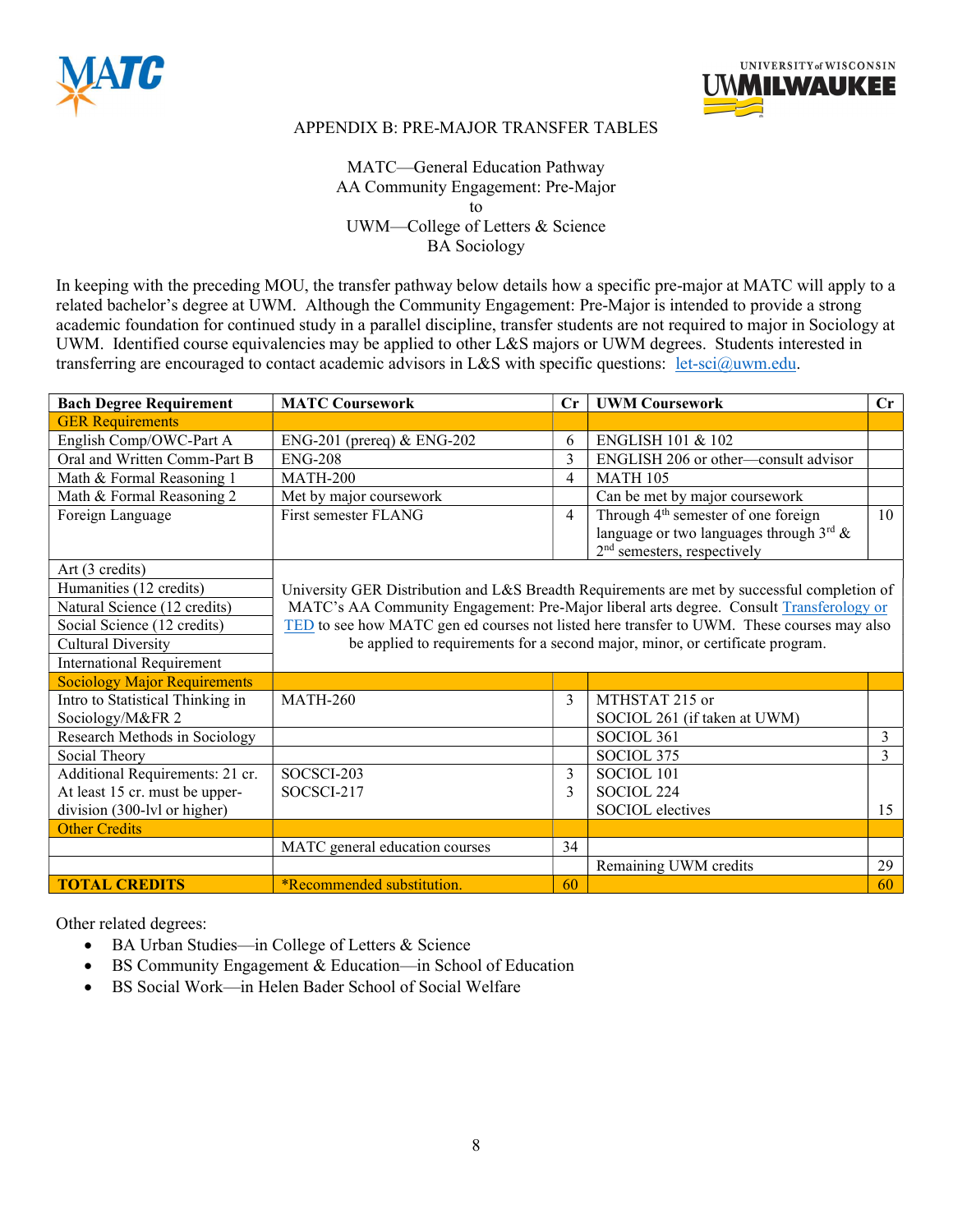



MATC—General Education Pathway AS Economics: Pre-Major to UWM—College of Letters & Science BA Economics

In keeping with the preceding MOU, the transfer pathway below details how a specific pre-major at MATC will apply to a related bachelor's degree at UWM. Although the Economics: Pre-Major is intended to provide a strong academic foundation for continued study in a parallel discipline, transfer students are not required to major in Economics at UWM. Identified course equivalencies may be applied to other L&S majors or UWM degrees. Students interested in transferring are encouraged to contact academic advisors in L&S with specific questions: let-sci@uwm.edu.

| <b>Bach Degree Requirement</b>      | <b>MATC Coursework</b>         | $\mathbf{C}$ r | <b>UWM Coursework</b>                                                                        | Cr |
|-------------------------------------|--------------------------------|----------------|----------------------------------------------------------------------------------------------|----|
| <b>GER Requirements</b>             |                                |                |                                                                                              |    |
| English Comp/OWC-Part A             | $ENG-201$ (prereq) & $ENG-202$ | 6              | <b>ENGLISH 101 &amp; 102</b>                                                                 |    |
| Oral and Written Comm-Part B        |                                |                | Course from OWC-B list                                                                       | 3  |
| Math & Formal Reasoning 1           | <b>MATH-201</b>                | $\overline{4}$ | <b>MATH 116</b>                                                                              |    |
| Math & Formal Reasoning 2           | <b>MATH-211</b>                | 4              | <b>MATH 211</b>                                                                              |    |
| Foreign Language                    | First semester FLANG           | 4              | Through 4 <sup>th</sup> semester of one foreign                                              | 10 |
|                                     |                                |                | language or two languages through $3^{\text{rd}}$ &                                          |    |
|                                     |                                |                | $2nd$ semesters, respectively                                                                |    |
| Art (3 credits)                     |                                |                |                                                                                              |    |
| Humanities (12 credits)             |                                |                | University GER Distribution and L&S Breadth Requirements are met by successful completion of |    |
| Natural Science (12 credits)        |                                |                | MATC's AS Economics: Pre-Major liberal arts degree. Consult Transferology or TED to see      |    |
| Social Science (12 credits)         |                                |                | how MATC gen ed courses not listed here transfer to UWM. These courses may also be applied   |    |
| <b>Cultural Diversity</b>           |                                |                | to requirements for a second major, minor, or certificate program.                           |    |
| <b>International Requirement</b>    |                                |                |                                                                                              |    |
| <b>Chemistry Major Requirements</b> |                                |                |                                                                                              |    |
| Prin of Microeconomics              | <b>ECON-201</b>                | 3              | ECON 103                                                                                     |    |
| Prin of Macroeconomics              | <b>ECON-202</b>                | 3              | ECON 104                                                                                     |    |
| <b>Economic Statistics</b>          | <b>MATH-260</b>                | 3              | MTHSTAT 215 (sub for ECON 210)                                                               |    |
| Intermediate Microeconomics         |                                |                | ECON 301                                                                                     | 3  |
| Intermediate Macroeconomics         |                                |                | <b>ECON 302</b>                                                                              | 3  |
| Electives: 400-level or above crs   |                                |                | Various (excluding ECON 415)                                                                 | 3  |
| Electives: incl one research crs    | <b>ECON-215</b>                | 3              | <b>ECON 248</b>                                                                              |    |
|                                     |                                |                | Various                                                                                      | 9  |
| <b>Other Credits</b>                |                                |                |                                                                                              |    |
|                                     | MATC general education courses | 30             |                                                                                              |    |
|                                     |                                |                | Remaining UWM credits                                                                        | 29 |
| <b>TOTAL CREDITS</b>                |                                | 60             |                                                                                              | 60 |

- BA Actuarial Science—in College of Letters & Science
- BBA programs in Lubar School of Business: Accounting, Finance, General Business, Human Resources Management, Information Technology Management, Marketing, or Supply Chain Management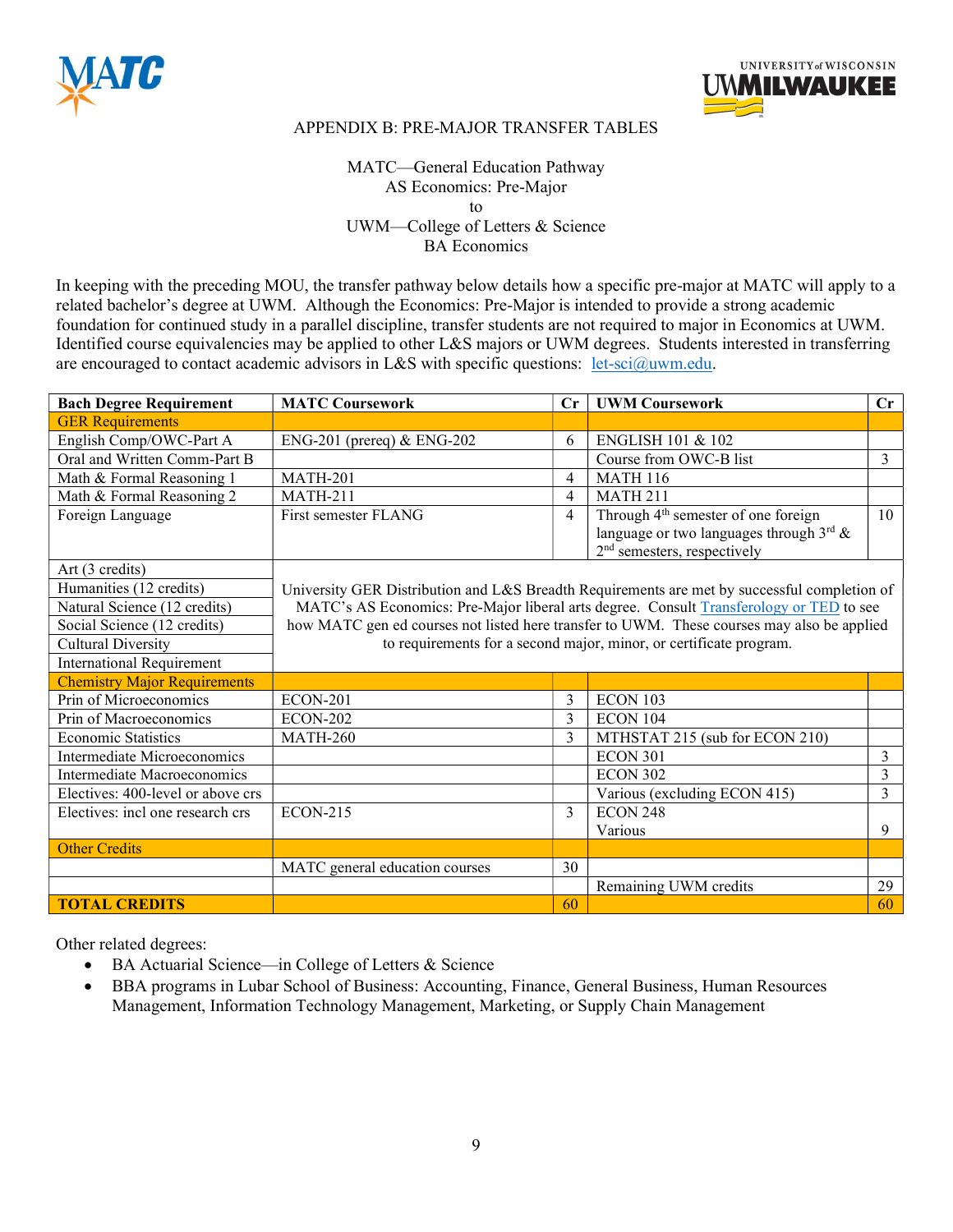



MATC—General Education Pathway AA Global Studies: Pre-Major to UWM—College of Letters & Science BA International Studies

In keeping with the preceding MOU, the transfer pathway below details how a specific pre-major at MATC will apply to a related bachelor's degree at UWM. Although the Global Studies: Pre-Major is intended to provide a strong academic foundation for continued study in a parallel discipline, transfer students are not required to major in International Studies at UWM. Identified course equivalencies may be applied to other L&S majors or UWM degrees. Students interested in transferring are encouraged to contact academic advisors in L&S with specific questions: let-sci@uwm.edu.

| <b>Bach Degree Requirement</b>          | <b>MATC Coursework</b>         | Cr             | <b>UWM Coursework</b>                                                                        | Cr             |
|-----------------------------------------|--------------------------------|----------------|----------------------------------------------------------------------------------------------|----------------|
| <b>GER Requirements</b>                 |                                |                |                                                                                              |                |
| English Comp/OWC-Part A                 | ENG-201 (prereq) & ENG-202     | 6              | <b>ENGLISH 101 &amp; 102</b>                                                                 |                |
| Oral and Written Comm-Part B            |                                |                | Course from OWC-B list                                                                       | 3              |
| Math & Formal Reasoning 1               | <b>MATH-200</b>                | $\overline{4}$ | <b>MATH 105</b>                                                                              |                |
| Math & Formal Reasoning 2               | Met by major coursework        |                | Can be met by major coursework                                                               |                |
| Foreign Language                        | First semester FLANG           | 4              | Through 4 <sup>th</sup> semester of one foreign                                              | 10             |
|                                         |                                |                | language or two languages through $3^{\text{rd}}$ &                                          |                |
|                                         |                                |                | $2nd$ semesters, respectively                                                                |                |
| Art (3 credits)                         |                                |                |                                                                                              |                |
| Humanities (12 credits)                 |                                |                | University GER Distribution and L&S Breadth Requirements are met by successful completion of |                |
| Natural Science (12 credits)            |                                |                | MATC's AA Global Studies: Pre-Major liberal arts degree. Consult Transferology or TED to see |                |
| Social Science (12 credits)             |                                |                | how MATC gen ed courses not listed here transfer to UWM. These courses may also be applied   |                |
| <b>Cultural Diversity</b>               |                                |                | to requirements for a second major, minor, or certificate program.                           |                |
| <b>International Requirement</b>        |                                |                |                                                                                              |                |
| <b>International Studies Intro Reqs</b> |                                |                |                                                                                              |                |
| Prin of Microeconomics                  |                                |                | <b>ECON 103</b>                                                                              | $\mathbf{3}$   |
| Prin of Macroeconomics                  | <b>ECON-202</b>                | 3              | ECON 104                                                                                     |                |
| The World: Peoples & Regions            | SOCSCI-224                     | 3              | <b>GEOG 110</b>                                                                              |                |
| One additional course                   | <b>HIST-231</b>                | 3              | HIST 180 or other from list                                                                  |                |
| <b>Political Science Course</b>         |                                |                | POL SCI 106 or 175                                                                           | 3              |
| <b>International Studies Major Reqs</b> |                                |                |                                                                                              |                |
| Statistics course                       |                                |                | MTHSTAT 215                                                                                  | $\mathfrak{Z}$ |
| Choose one option                       |                                |                | Option A: Intrntnl Politics/World Affairs                                                    |                |
|                                         |                                |                | Option B: International Econ & Dylpmnt                                                       | 18             |
|                                         |                                |                | Option C: World Languages & Culture                                                          |                |
| Electives                               |                                |                | Various courses                                                                              | 12             |
| Senior Seminar                          |                                |                | <b>INTLST 550</b>                                                                            | 3              |
| <b>Other Credits</b>                    |                                |                |                                                                                              |                |
|                                         | MATC general education courses | 37             |                                                                                              |                |
|                                         |                                |                | Remaining UWM credits                                                                        | 5              |
| <b>TOTAL CREDITS</b>                    | *Recommended substitution.     | 60             |                                                                                              | 60             |

Other related degree:

• BA Global Studies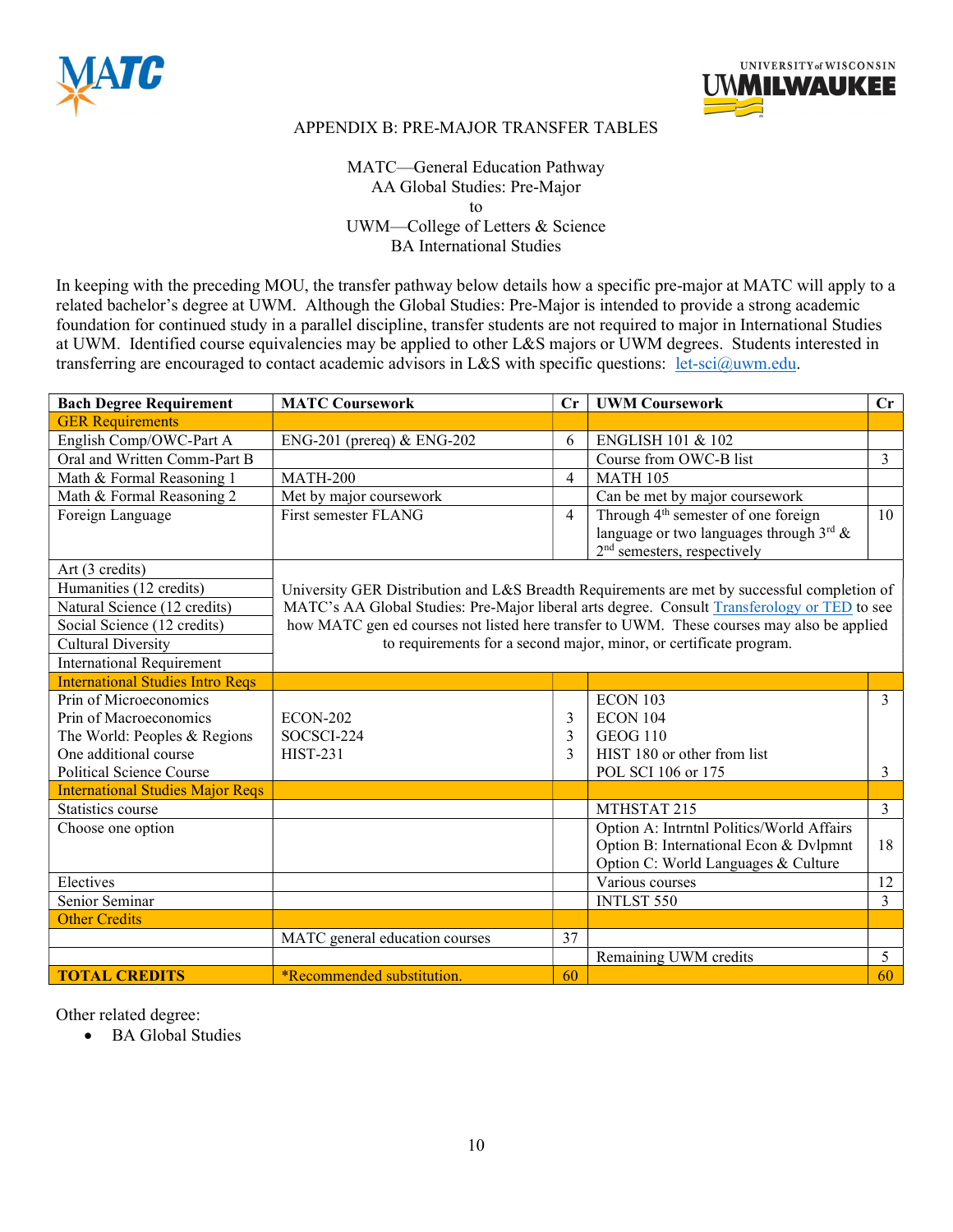



MATC—General Education Pathway AS Psychology: Pre-Major to UWM—College of Letters & Science BA Psychology

In keeping with the preceding MOU, the transfer pathway below details how a specific pre-major at MATC will apply to a related bachelor's degree at UWM. Although the Psychology: Pre-Major is intended to provide a strong academic foundation for continued study in a parallel discipline, transfer students are not required to major in Psychology at UWM. Identified course equivalencies may be applied to other L&S majors or UWM degrees. Students interested in transferring are encouraged to contact academic advisors in L&S with specific questions: let-sci@uwm.edu.

| <b>Bach Degree Requirement</b>     | <b>MATC Coursework</b>         | Cr             | <b>UWM Coursework</b>                                                                        | Cr             |
|------------------------------------|--------------------------------|----------------|----------------------------------------------------------------------------------------------|----------------|
| <b>GER Requirements</b>            |                                |                |                                                                                              |                |
| English Comp/OWC-Part A            | ENG-201 (prereq) & ENG-202     | 6              | ENGLISH 101 & 102                                                                            |                |
| Oral and Written Comm-Part B       |                                |                | Met by major coursework                                                                      |                |
| Math & Formal Reasoning 1          | <b>MATH-201</b>                | $\overline{4}$ | <b>MATH 116</b>                                                                              |                |
| Math & Formal Reasoning 2          | <b>MATH-231</b>                | 5              | <b>MATH 231</b>                                                                              |                |
| Foreign Language                   | First semester FLANG           | $\overline{4}$ | Through 4 <sup>th</sup> semester of one foreign                                              | 10             |
|                                    |                                |                | language or two languages through $3^{\text{rd}}$ &                                          |                |
|                                    |                                |                | 2 <sup>nd</sup> semesters, respectively                                                      |                |
| Art (3 credits)                    |                                |                |                                                                                              |                |
| Humanities (12 credits)            |                                |                | University GER Distribution and L&S Breadth Requirements are met by successful completion of |                |
| Natural Science (12 credits)       |                                |                | MATC's AS Psychology: Pre-Major liberal arts degree. Consult Transferology or TED to see     |                |
| Social Science (12 credits)        |                                |                | how MATC gen ed courses not listed here transfer to UWM. These courses may also be applied   |                |
| <b>Cultural Diversity</b>          |                                |                | to requirements for a second major, minor, or certificate program.                           |                |
| <b>International Requirement</b>   |                                |                |                                                                                              |                |
| <b>Psych Major Requirements</b>    |                                |                |                                                                                              |                |
| Intro to Psychology                | <b>PSYCH-231</b>               | 3              | PSYCH 101                                                                                    |                |
| Psychological Stats or other stats | <b>MATH-260</b>                | 3              | MTHSTAT 215 or                                                                               |                |
|                                    |                                |                | PSYCH 210 (if taken at UWM)                                                                  |                |
| Physiological Psychology           |                                |                | PSYCH <sub>254</sub>                                                                         | 3              |
| Research Methods in Psych          |                                |                | PSYCH 325 (OWC-B)                                                                            | $\overline{4}$ |
| Personality                        |                                |                | PSYCH 205 or                                                                                 |                |
| or Intro Conditioning/Learning     |                                | 3              | PSYCH 214 or                                                                                 |                |
| or Social Psychology               | PSYCH-233 or                   |                | PSYCH 230 or                                                                                 |                |
| or Child Psychology                | PSYCH-237 or 238               |                | PSYCH <sub>260</sub>                                                                         |                |
| Upper-Level Courses (16-17 cr.)    | PSYCH-232                      | 3              | PSYCH 412 (Sys & Found course)                                                               |                |
| Select 1 adv lab course & 4        |                                |                |                                                                                              |                |
| Systems & Foundations courses      |                                |                | Additional courses chosen from Psych                                                         | 13             |
| $\alpha$ r                         |                                |                | dept list of approved options (13-14                                                         |                |
| Select 2 adv lab courses & 3       |                                |                | credits)                                                                                     |                |
| Systems & Foundations courses      |                                |                |                                                                                              |                |
| <b>Other Credits</b>               |                                |                |                                                                                              |                |
|                                    | MATC general education courses | 29             |                                                                                              |                |
|                                    |                                |                | Remaining UWM credits                                                                        | 30             |
| <b>TOTAL CREDITS</b>               | *Recommended substitution.     | 60             |                                                                                              | 60             |

Other related degree:

• BS Psychology